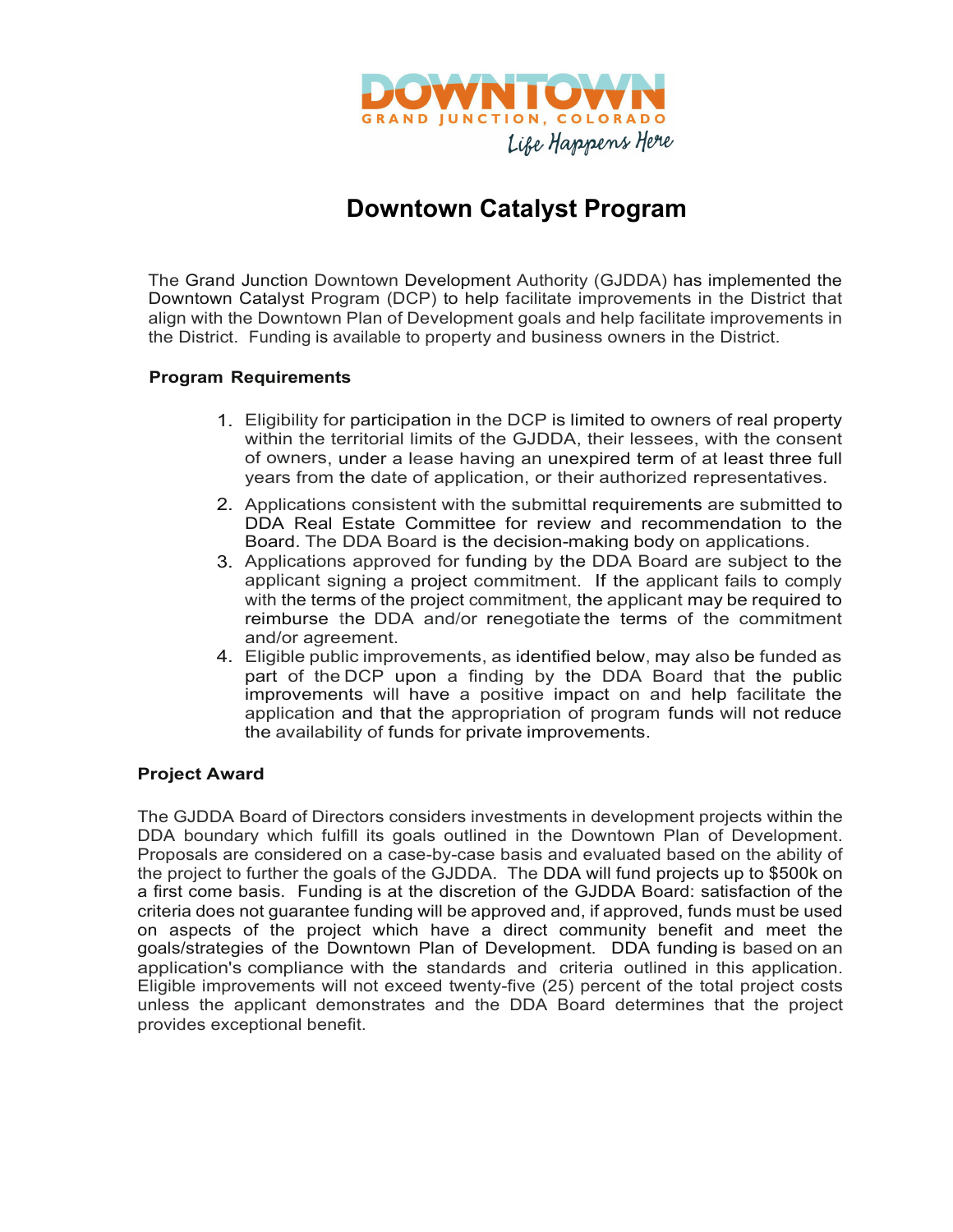## **Eligible Funding**

Projects eligible for funding must correlate with the goals identified in the Downtown Plan of Development and serve as a catalyst for increasing economic activity and vibrancy in Downtown. Examples include infill development consisting of housing, mixed-use, or commercial development. Other examples include historic renovation and revitalization of blighted properties.

## **Public Improvements Funding**

The following public improvements adjacent to or in reasonable proximity to and directly related to the proposed project are eligible for DCP funding if the DDA Board determines that the improvements will have a positive impact on and help facilitate the project:

- 1. Sidewalk, curb, gutter, crosswalks and associated street improvements.
- 2. Utility upgrades, including sanitary and storm sewer, water, gas, and electricutilities.
- 3. Alley improvements.
- 4. Landscaping and streetscape improvements, such as benches, trash and recycling receptacles, information kiosks, planters, bicycle racks, and lighting fixtures.
- 5. Other public improvements as the DDA Board finds are consistent with theobjectives of the DCP.

# **Timing of funding**

Funding of DCP applications by the GJDDA typically occurs when construction is complete and the project has been inspected and is ready for a certificate of occupancy. Funding is typically on a reimbursement basis. However, an applicant may request a different structure to allow funding to be disbursed in a different manner to meet project needs. If the DDA Board approves phased funding disbursement, the terms of the funding disbursement will be outlined in the project commitment.

#### **Application process**

DCP applications are subject to the following process steps:

- 1. The applicant schedules a pre-application meeting with DDA staff to discuss program requirements and other relevant issues associated with the proposed project.
- 2. Applicant completes application, project narrative and provides supporting documents.
- 3. Work with DDA and City Finance Department to determine property tax TIF generation and mill levy generation.
- 4. The applicant submits a complete application to DDA staff at least two (2) weeks prior to the scheduled DDA Board meeting. Only complete applications will be scheduled for review by the Board.
- 5. Real Estate Committee review the application and make a recommendation to the DDA Board.
- 6. The DDA staff provides notice of the public hearing on the application to interested parties.
- 7. The DDA Board conducts a public hearing on the application and votes to approve (with or without modifications), deny, or defer action on the application based on the information presented and the program standards and criteria.
- 8. If the DDA Board approves the application, a project commitment is signed outlining the conditions of approval, including the requirements and timing for disbursement of funds.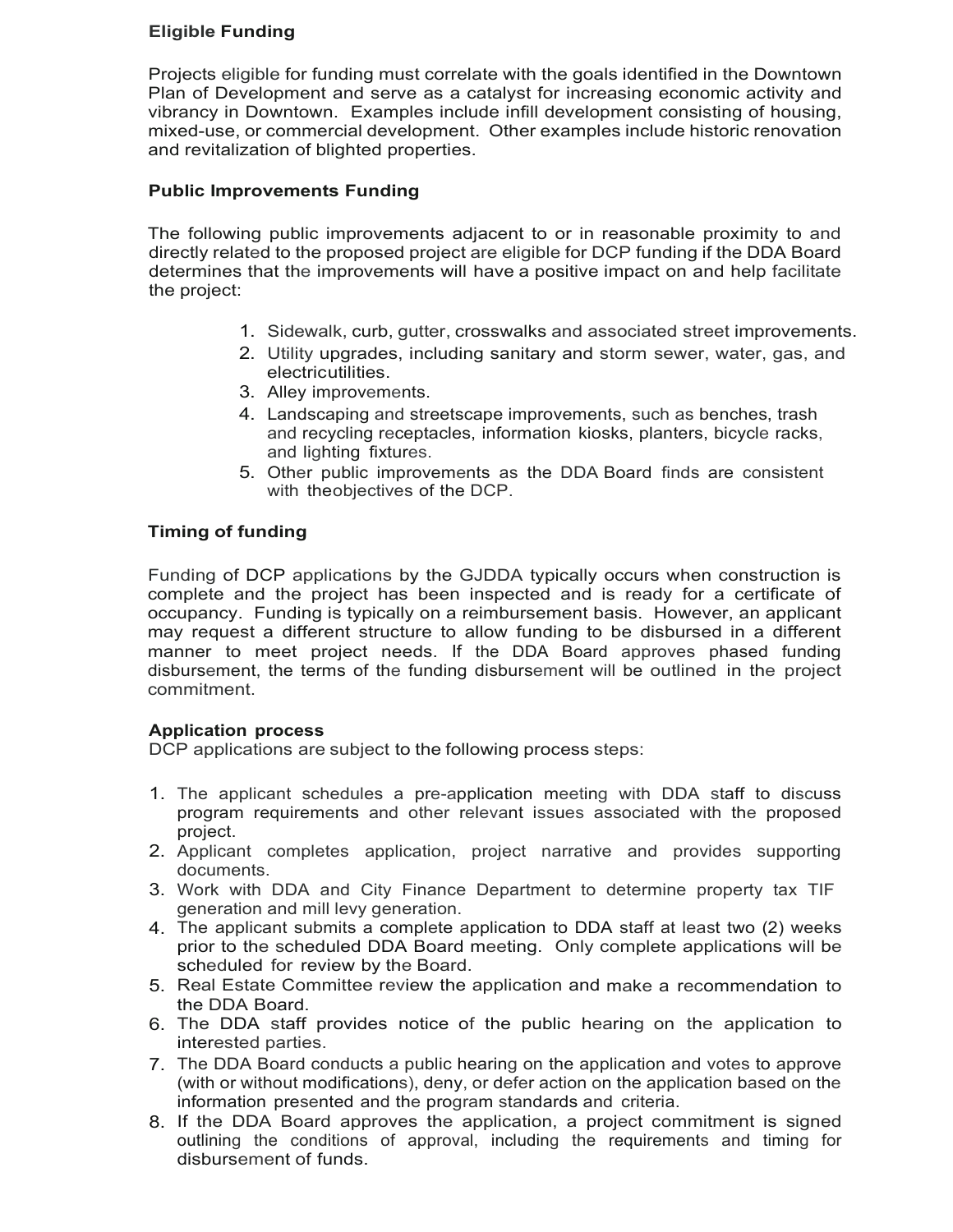

# **Downtown Catalyst Program**

| Project/Property Address: North American Control of the Control of the Control of the Control of the Control of the Control of the Control of the Control of the Control of the Control of the Control of the Control of the C                                                                               |                                                                                                                                            |
|--------------------------------------------------------------------------------------------------------------------------------------------------------------------------------------------------------------------------------------------------------------------------------------------------------------|--------------------------------------------------------------------------------------------------------------------------------------------|
|                                                                                                                                                                                                                                                                                                              |                                                                                                                                            |
| <b>Applicants:</b>                                                                                                                                                                                                                                                                                           |                                                                                                                                            |
|                                                                                                                                                                                                                                                                                                              |                                                                                                                                            |
|                                                                                                                                                                                                                                                                                                              |                                                                                                                                            |
|                                                                                                                                                                                                                                                                                                              |                                                                                                                                            |
| Property Owner (if not same as applicant)                                                                                                                                                                                                                                                                    |                                                                                                                                            |
|                                                                                                                                                                                                                                                                                                              |                                                                                                                                            |
|                                                                                                                                                                                                                                                                                                              |                                                                                                                                            |
|                                                                                                                                                                                                                                                                                                              |                                                                                                                                            |
|                                                                                                                                                                                                                                                                                                              |                                                                                                                                            |
| Estimated total construction cost: $\omega_{\text{max}} = 2$                                                                                                                                                                                                                                                 | Requested funding from DDA: \$                                                                                                             |
| Project Information (check all that apply):<br>□ Central Business District Corridor<br>Opportunity Development Site (Per DT Plan)<br>Rail District Corridor<br>River District Corridor<br>$\Box$ Historic Rehabilitation<br>Mixed Use Project<br>$\Box$ Housing<br>$\Box$ Business Expansion<br>$\Box$ Other |                                                                                                                                            |
| Proposed construction (check all that apply):<br>$\Box$ building addition area:<br>$\Box$ new building(s) area:<br>Existing building area: <b>Existing</b> building area:                                                                                                                                    | square feet<br>square feet<br>square feet<br>square feet                                                                                   |
| <b>Project Uses/Tenant Information:</b><br>Building floors:                                                                                                                                                                                                                                                  | proposed sq ft:___________________________<br>proposed sq ft:_______________________________<br>proposed:_________________________________ |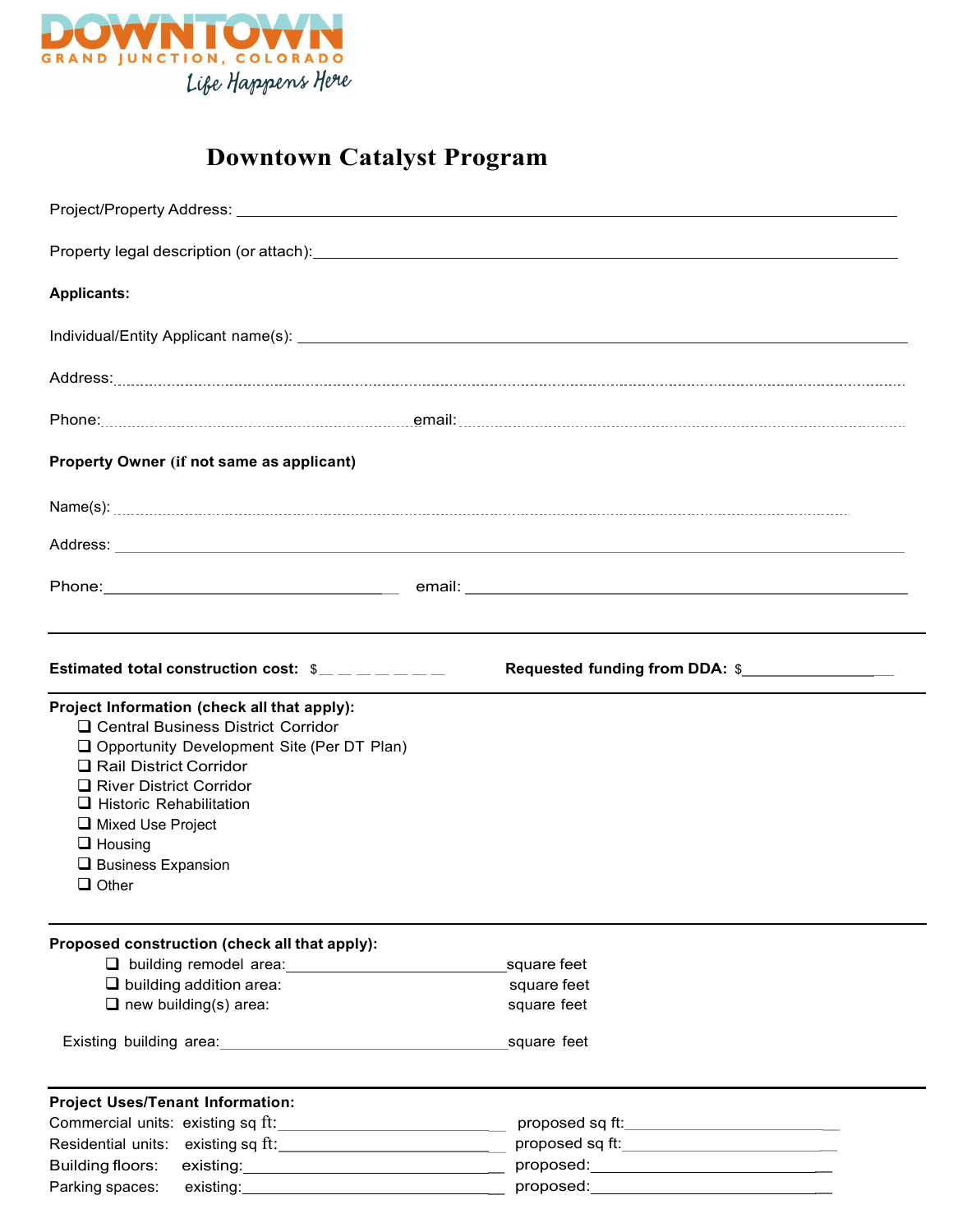

#### **List any existing or proposed tenant(s) and square footage:**

| Existing Tenant(s):                                                                                                                                                                                                           |                                                                                                                                                                                                                                                                                                                                                                      |
|-------------------------------------------------------------------------------------------------------------------------------------------------------------------------------------------------------------------------------|----------------------------------------------------------------------------------------------------------------------------------------------------------------------------------------------------------------------------------------------------------------------------------------------------------------------------------------------------------------------|
| Proposed Tenant(s):                                                                                                                                                                                                           |                                                                                                                                                                                                                                                                                                                                                                      |
|                                                                                                                                                                                                                               | ,我们也不会有什么。""我们的人,我们也不会有什么?""我们的人,我们也不会有什么?""我们的人,我们也不会有什么?""我们的人,我们也不会有什么?""我们的人<br>Do any tenants need to be relocated?                                                                                                                                                                                                                                             |
| <b>Contact Information:</b>                                                                                                                                                                                                   | Identify one person to serve as the contact for the application during the review process. This person will be notified by                                                                                                                                                                                                                                           |
|                                                                                                                                                                                                                               | GJDDA regarding comments and meetings and responsible for notifying other parties who may be involved in the project.                                                                                                                                                                                                                                                |
|                                                                                                                                                                                                                               | Name: Name: Name: Name: Name: Name: Name: Name: Name: Name: Name: Name: Name: Name: Name: Name: Name: Name: Name: Name: Name: Name: Name: Name: Name: Name: Name: Name: Name: Name: Name: Name: Name: Name: Name: Name: Name:                                                                                                                                        |
|                                                                                                                                                                                                                               |                                                                                                                                                                                                                                                                                                                                                                      |
| Architect(s) & firm:                                                                                                                                                                                                          |                                                                                                                                                                                                                                                                                                                                                                      |
| Name: Name and the same state of the same state of the same state of the same state of the same state of the same state of the same state of the same state of the same state of the same state of the same state of the same | Company: Company:                                                                                                                                                                                                                                                                                                                                                    |
|                                                                                                                                                                                                                               |                                                                                                                                                                                                                                                                                                                                                                      |
| Contractor(s):                                                                                                                                                                                                                |                                                                                                                                                                                                                                                                                                                                                                      |
| Name:                                                                                                                                                                                                                         | Company: <u>company</u>                                                                                                                                                                                                                                                                                                                                              |
|                                                                                                                                                                                                                               |                                                                                                                                                                                                                                                                                                                                                                      |
| Certification                                                                                                                                                                                                                 | I certify that the information and exhibits I have submitted are true and correct. In filing the application, I am acting with the<br>this to a contract the contract of the state of the total of the state of the state of the state of the state of the state of the state of the state of the state of the state of the state of the state of the state of the s |

knowledge and consent of those persons who are owners of the subject property or are parties to this application. <sup>I</sup> understand that all materials required by the Grand Junction Downtown Development Authority must be submitted prior to having this application processed. Applications may be subject to Colorado Open Records Act for public inquiry.

Please also attach/include ALL REQUIRED INFORMATION requested in the = Investment Program document.

| <b>Applicant Signature</b>                       | Property Owner Signature (if different than applicant) |
|--------------------------------------------------|--------------------------------------------------------|
| Print Name, Title                                | Print Name, Title                                      |
| Signature                                        | Signature                                              |
| <b>Staff Use:</b><br>Date application submitted: | Date application found to be complete for review:      |